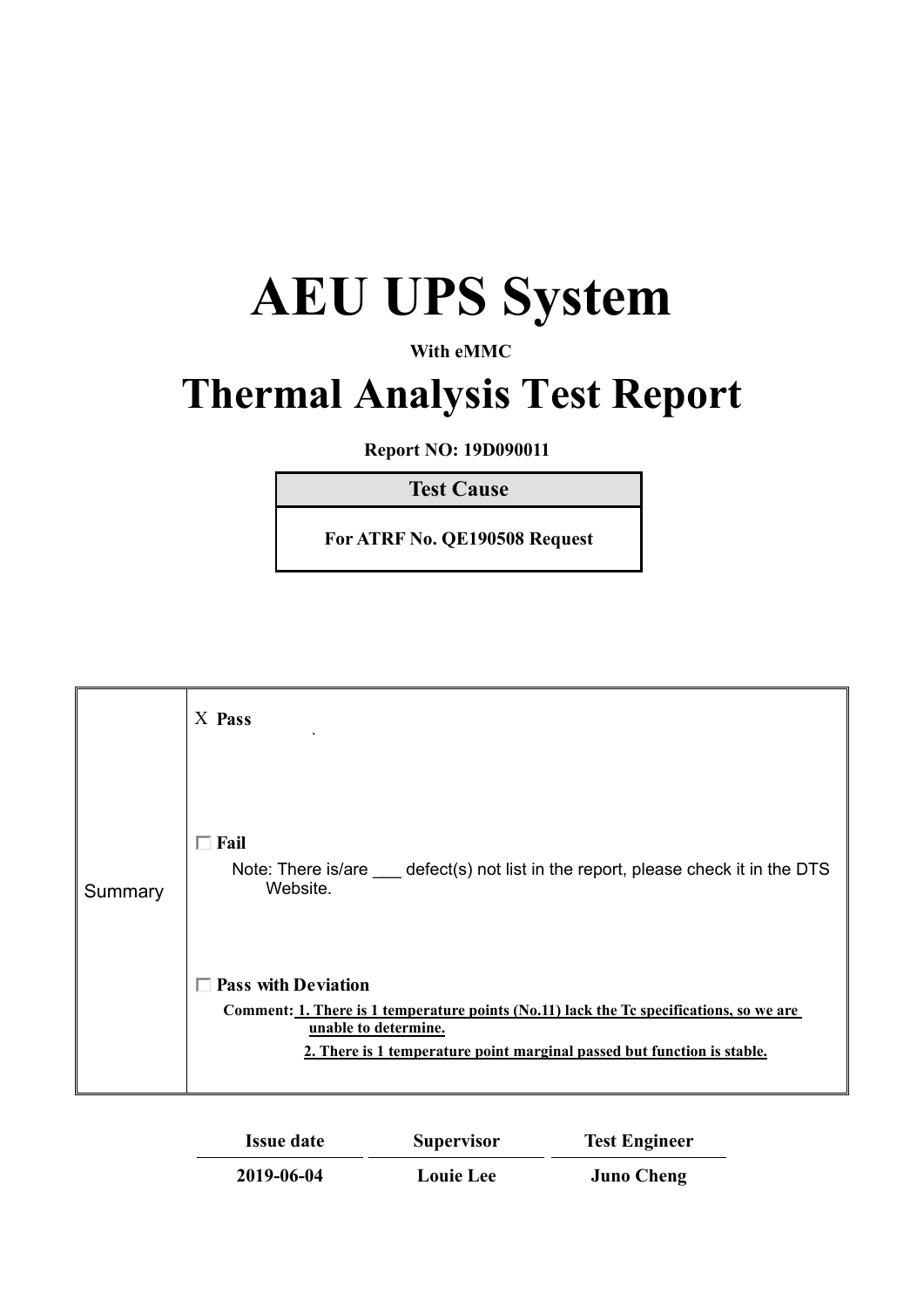### **Test item list**

### **Testing Result**

| <b>Num</b> | <b>Test item list</b>           | <b>Result</b> | Remark |
|------------|---------------------------------|---------------|--------|
|            | High Temperature Operation test | Pass          |        |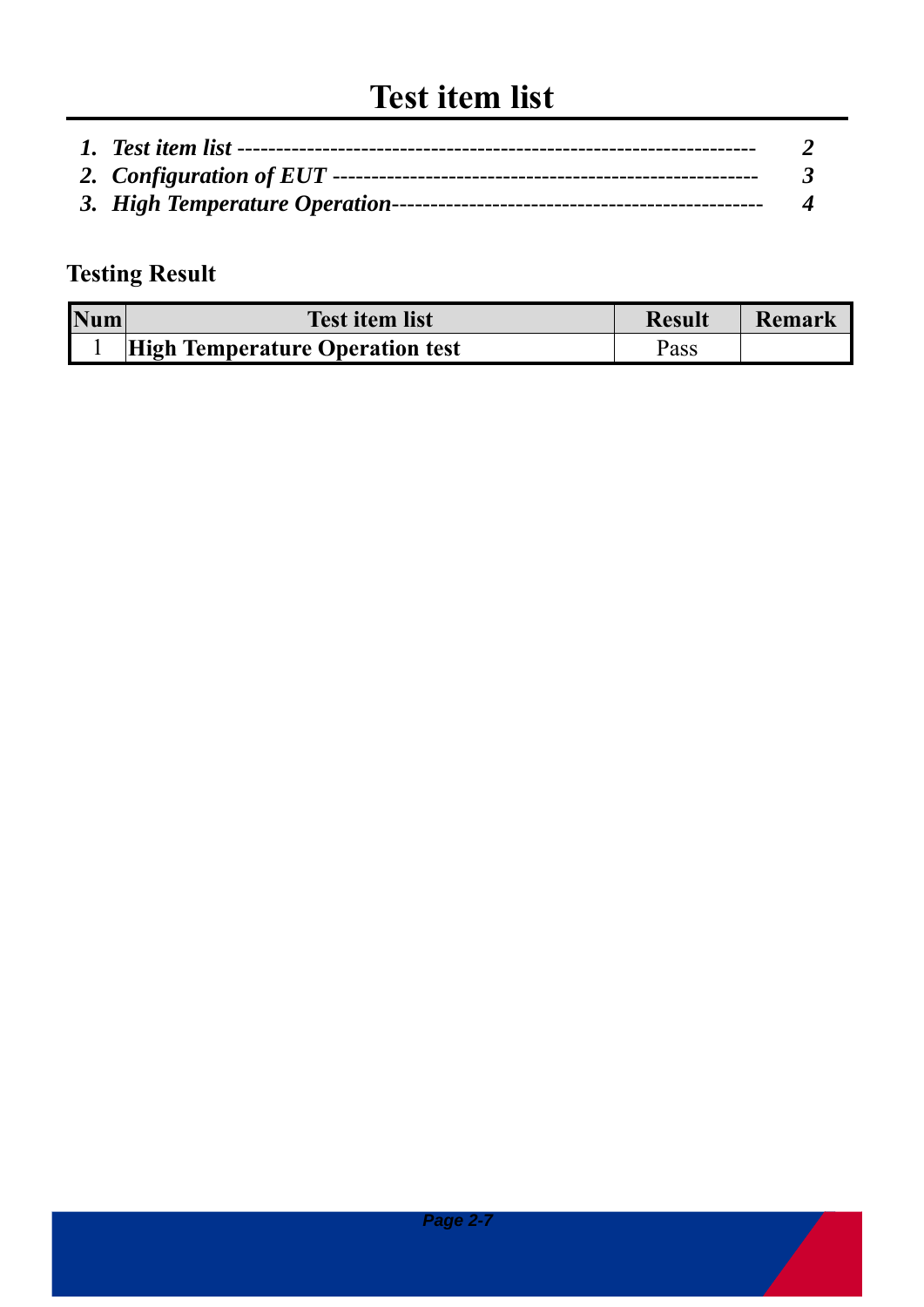### **Configuration of EUT**

| <b>Num</b> | <b>Item</b>          | <b>Spec</b>                                                    |
|------------|----------------------|----------------------------------------------------------------|
|            | <b>Model Name</b>    | <b>UPS-EDXX</b> series                                         |
| 2          | Main Board           | UP-APL01 Rev. A1.0                                             |
| 4          | <b>BIOS Ver.</b>     | <b>NA</b>                                                      |
| 5          | <b>CPU Type</b>      | INTEL CPU.Apollo Lake.Atom x7-E3950 /1.60 GHz.( Up to 2.0GHz.) |
| 6          | On board memory      | DDR3L-1600 SDRAM 4GB                                           |
| 7          | On board eMMC        | Kingston M52564 64GB                                           |
| 8          | <b>Test Software</b> | Linux / Ubuntu $16.04$                                         |
| 9          | <b>Power supply:</b> | Powertron / PA1024-050IB400 / 5V, 4.0A 20W Max                 |



### **Heat Sink Inside System**

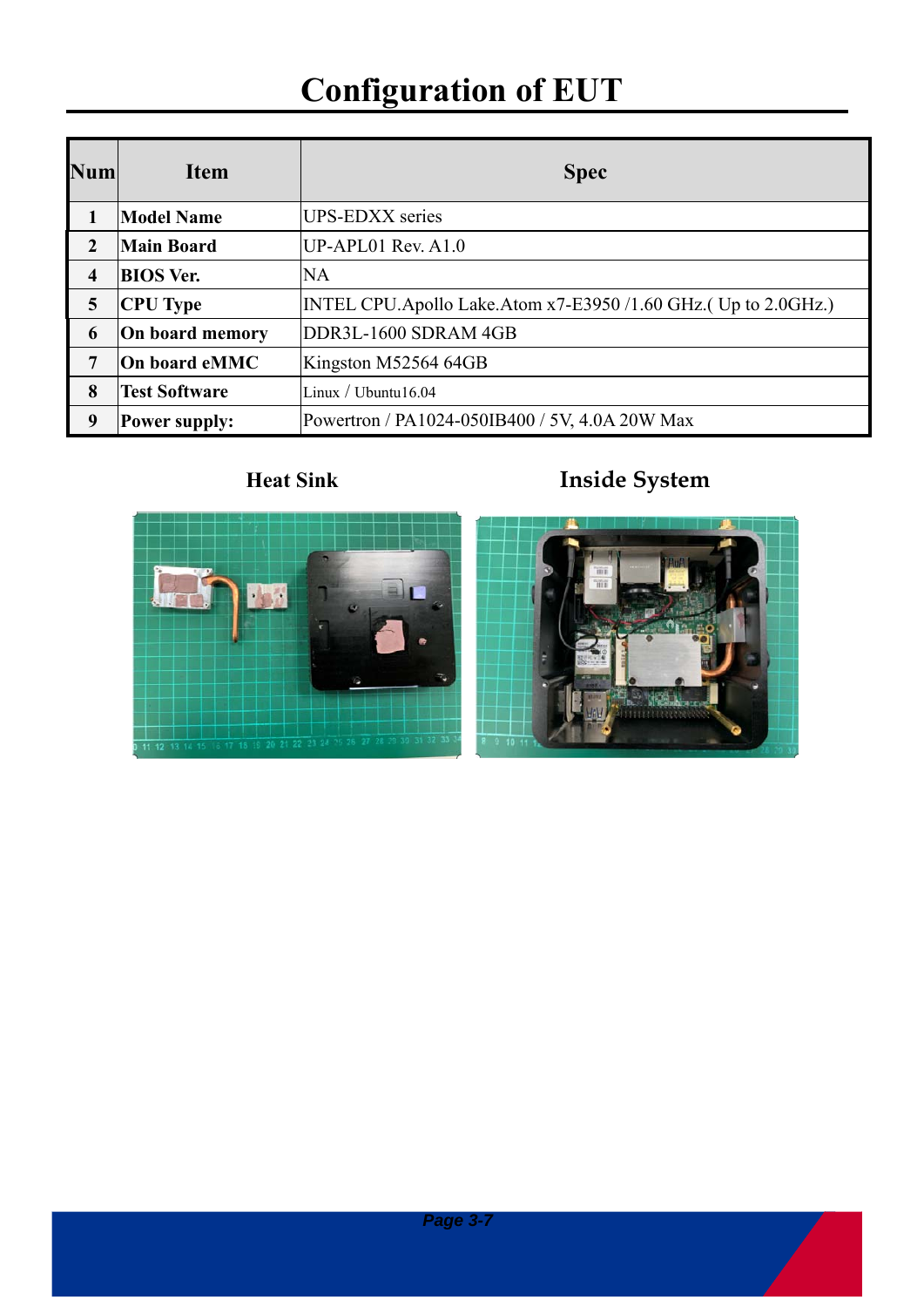#### **Test Date:** 06-04~06-03-2019

**Test Product:** UPS-EDAI-X7series

**Test Site:** AAEON QE Dept.

Test Standard: Refer to IEC 68-2-2 Testing procedures Test Bd: Dry Heat Test (Operation)

#### **Test Equipment:**

Programmable Temperature & Humidity Chamber K.SON. INS. TECH. CORP.

Model: THS-D7TS-100+LN2 Date of Calibration: 04/19/2019 Due date of Calibration: 04/18/2020 Serial Number: A0445

#### **Temperature Measurement:**

20 Channel Thermal Recorder

OMRON ZR-RX45

Date of Calibration: 12/19/18 Due date of Calibration: 12/18/2019 Serial Number: 12A323190

#### **Testing Item:**

- 1. Test Temperature: 60℃
- 2. Test Times: 8Hrs
- 3. Test Software: Linux / Ubuntu16.04
- 4. Test Environment Curve:

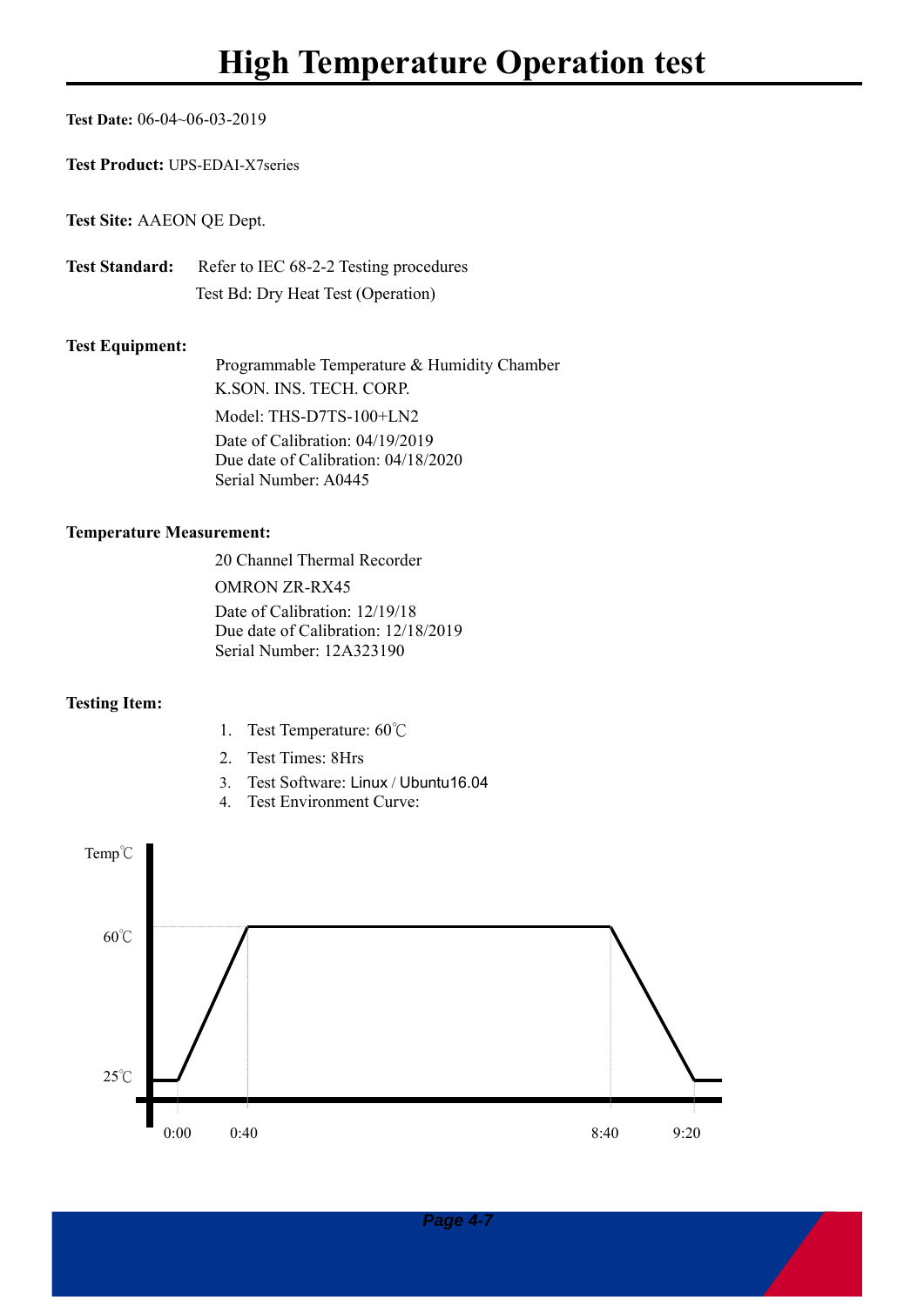#### **Terminal Recorder:**



Measuring Thermal Couple Position:

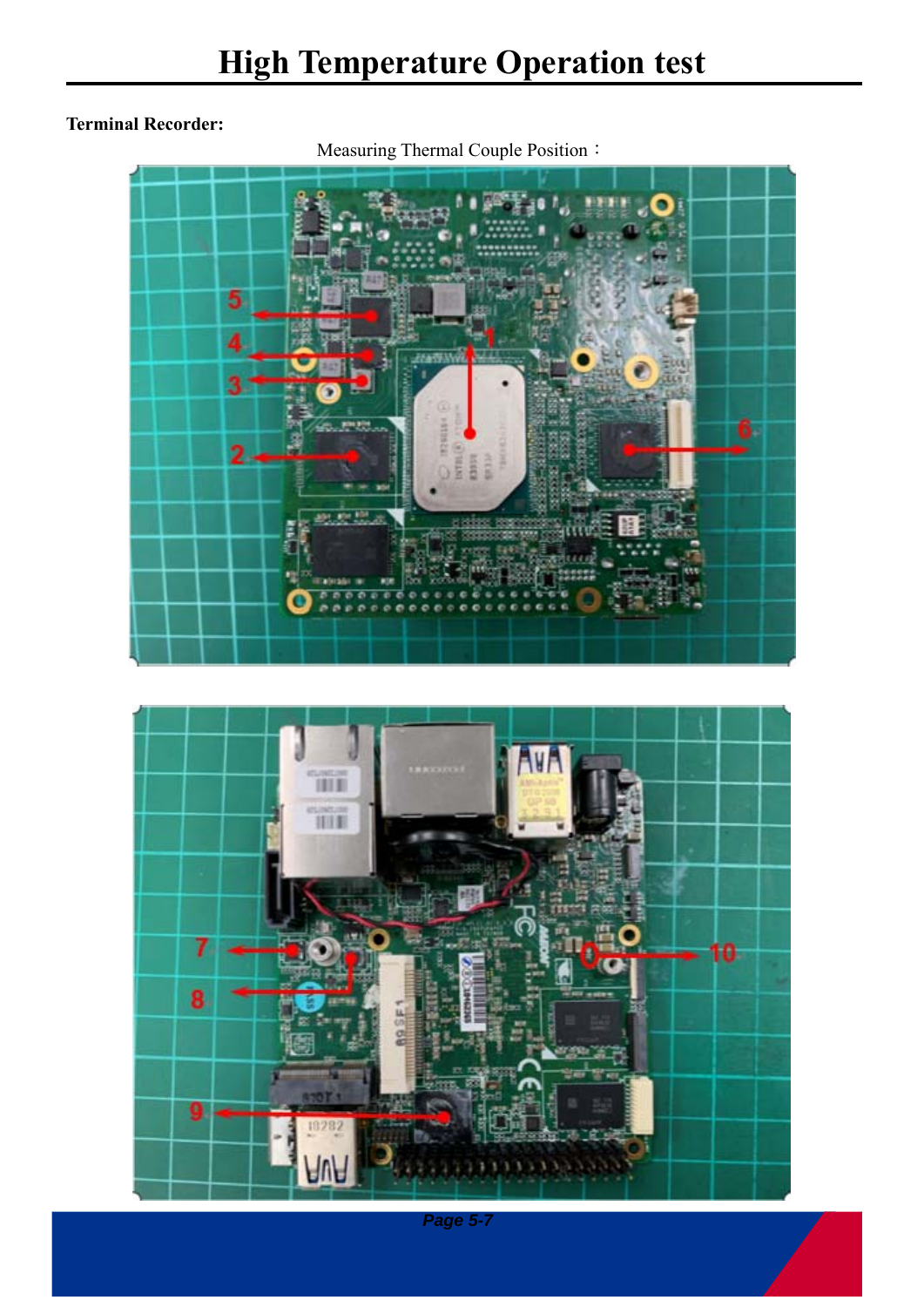### **High Temperature Operation test**